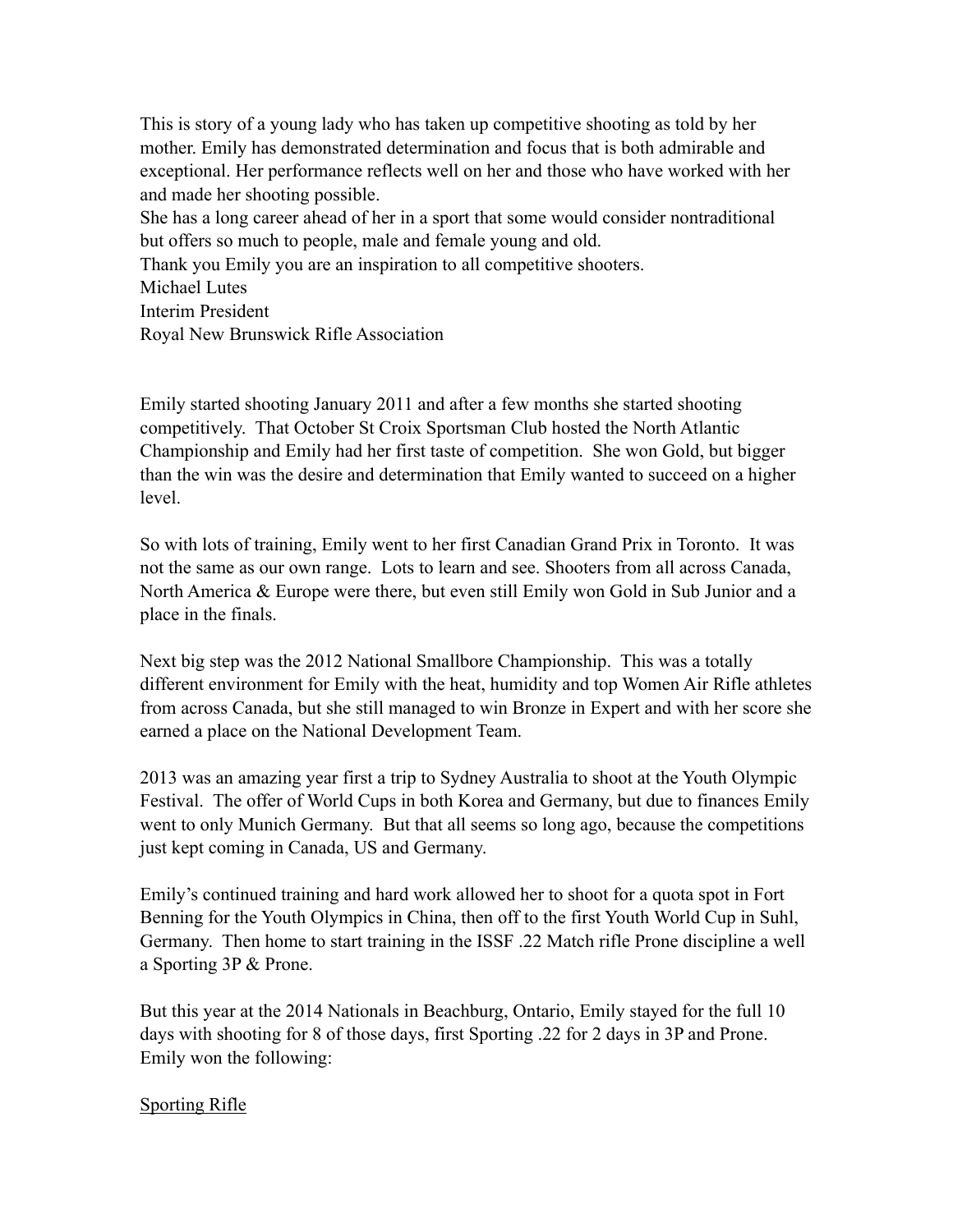Gold - Prone -Sharp Shooter Gold - Prone - Intermediate Junior Gold - Prone - Ladies Gold Prone - Teams IJ

Gold 3P - Expert Gold - 3P - IJ Gold - 3P - Ladies Gold- 3P Teams IJ

ISSF Match Rifle Gold - Prone - Expert (first time shooting this discipline) Emily also now holds the Junior record for ISSF Prone with 592.0

10M Women's Air Rifle Gold - Expert Silver - Intermediate Junior

Emily also now holds the final record of 205.0 2014 NATIONAL WOMEN'S AIR RIFLE CHAMPION

Now for the Plaques

50M Prone Aggregate Junior Women Champion Sporting Rifle Grand Aggregate Women's Champion Sporting Rifle Grand Aggregate Int. Junior Champion Sporting Grand Aggregate 1st Expert.

Next came her 10m Olympic Air Rifle and this was one of her best moments to date. She won Gold in Expert division, Silver in International Junior and 3<sup>rd</sup> place overall which placed Emily in the finals. She shot her first 2 sets of 3 shots really constant and then the next 2 eliminating shoots and Emily moved to  $1<sup>st</sup>$  place. This is where Emily's training, focus and her new maturity allowed her to shoot one good shot after another. She stayed in  $1<sup>st</sup>$  place for the rest of the final, continuing to increase her lead finally finishing up with a 205.4. This is now the new National Women's Finals record. It was also a higher score then the men. Emily has again earned a spot on the Development Team.

With this win Emily is now the National Women's Air Rifle Champion. But her shooting wasn't finished yet. The next day she was back on the outdoor range where she shot her first ISSF .22 Match rifle Prone. Yet again she won gold in the expert and International Junior and set another Junior record for the Match Prone.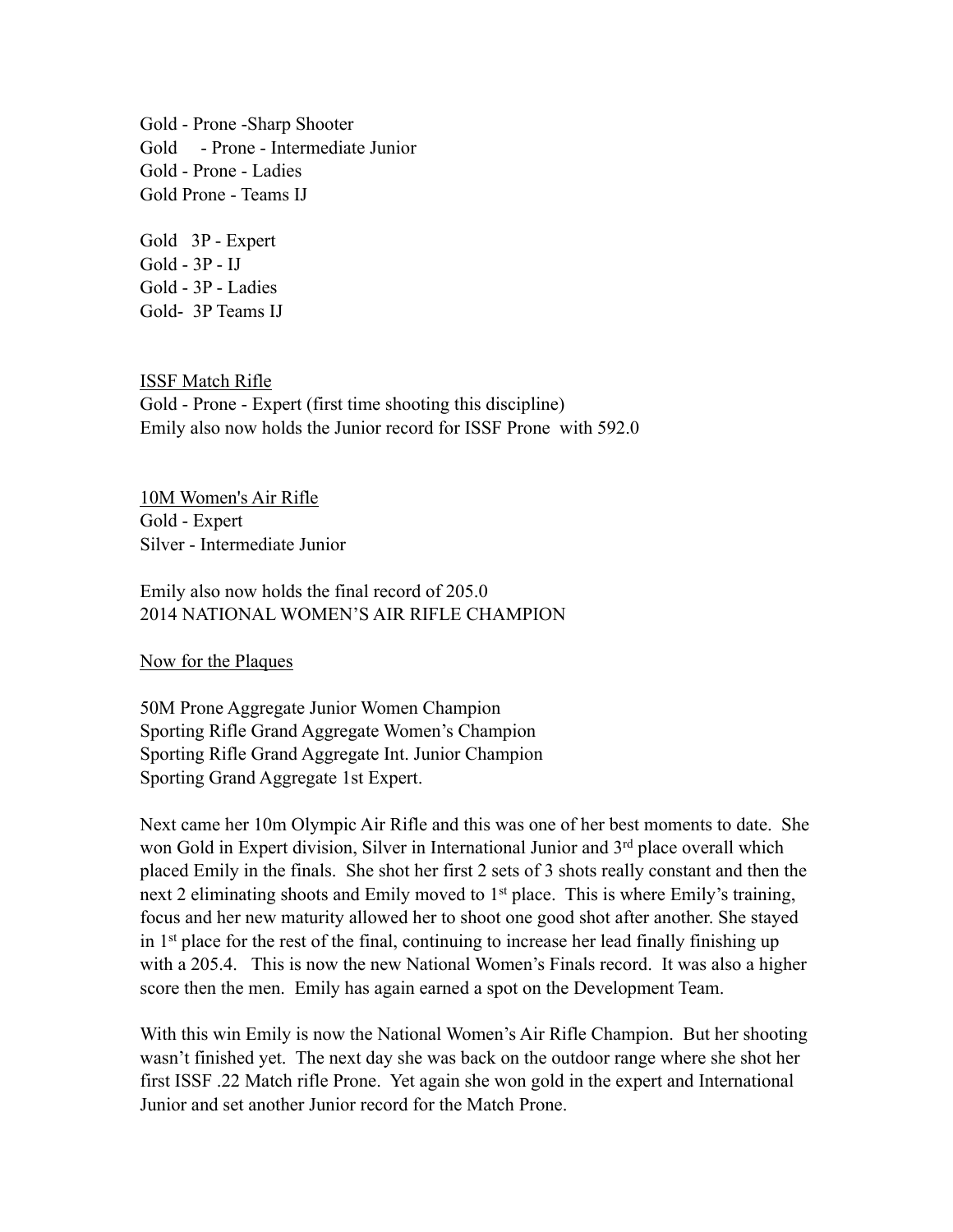What's next for Emily, well one of the first dreams when she started shooting was to go to the Canada Games, so now she's ready to check that off her list and continue to raise her own bar as to her future plans.

To quote Emily: "I want to go to the Olympics, I don't think I'll make the 2016, but I'm trying for the 2020 definitely. But next year it's the Pan Am Games in July."

For now it's back to the range!